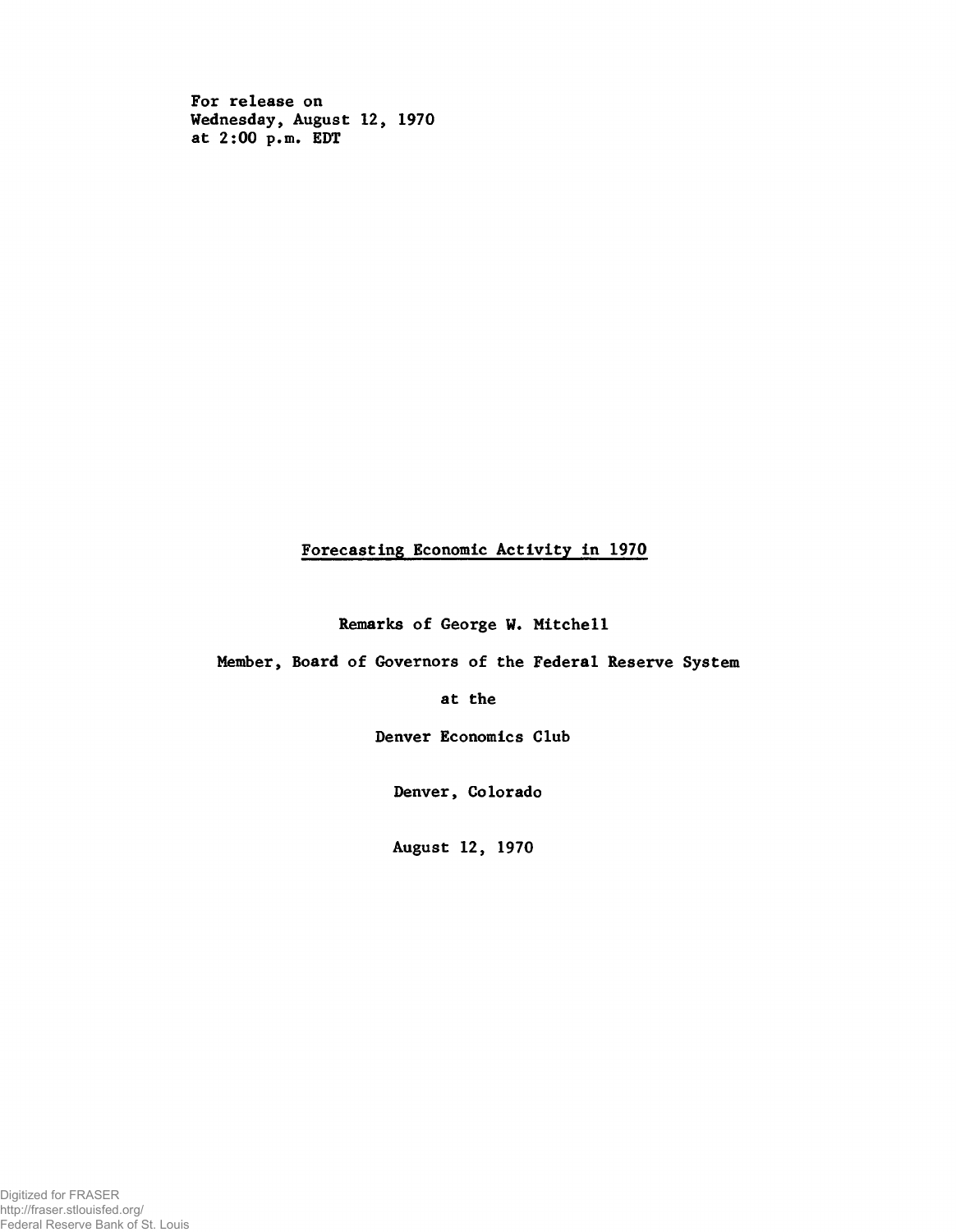## Forecasting Economic Activity in 1970

Economic prospects today are more shrouded than usual in uncertainty and apprehensiveness. Uncertainties are manifest in the violently fluctuating expectations of investors; they are also evident in the relatively low rates of spending by consumers. Apprehensiveness is apparent in the widespread doubts within business, political and financial circles as to the efficacy of monetiary and fiscal restraints in bringing prices and costs under control without inducing a serious recession.

The present environment, in contrast with that prevailing in the Sixties, has some unfamiliar patterns--while the "go-go" is no longer with us, the aura of a Fifties-type recession has not returned either. We are living in a kind of surrealist stillness, in which the economy respires but does not otherwise move--a dangerous state in which to linger too long.

What has happened to cause consumers to break their long-established peacetime consumption patterns? Vietnam did not divert much, if any, production from consumer output but Vietnam did alter consumer attitudes toward spending and saving. The extreme posture of anti-consumerism--so much in the news lately— is held by only a very small part of the population, but the environment which produced it has, in a less spectacular way, weakened consumer demands on a much broader front. Consumer concern about inflation seems to have had an adverse effect on spending over and beyond necessitous retrenchment by those living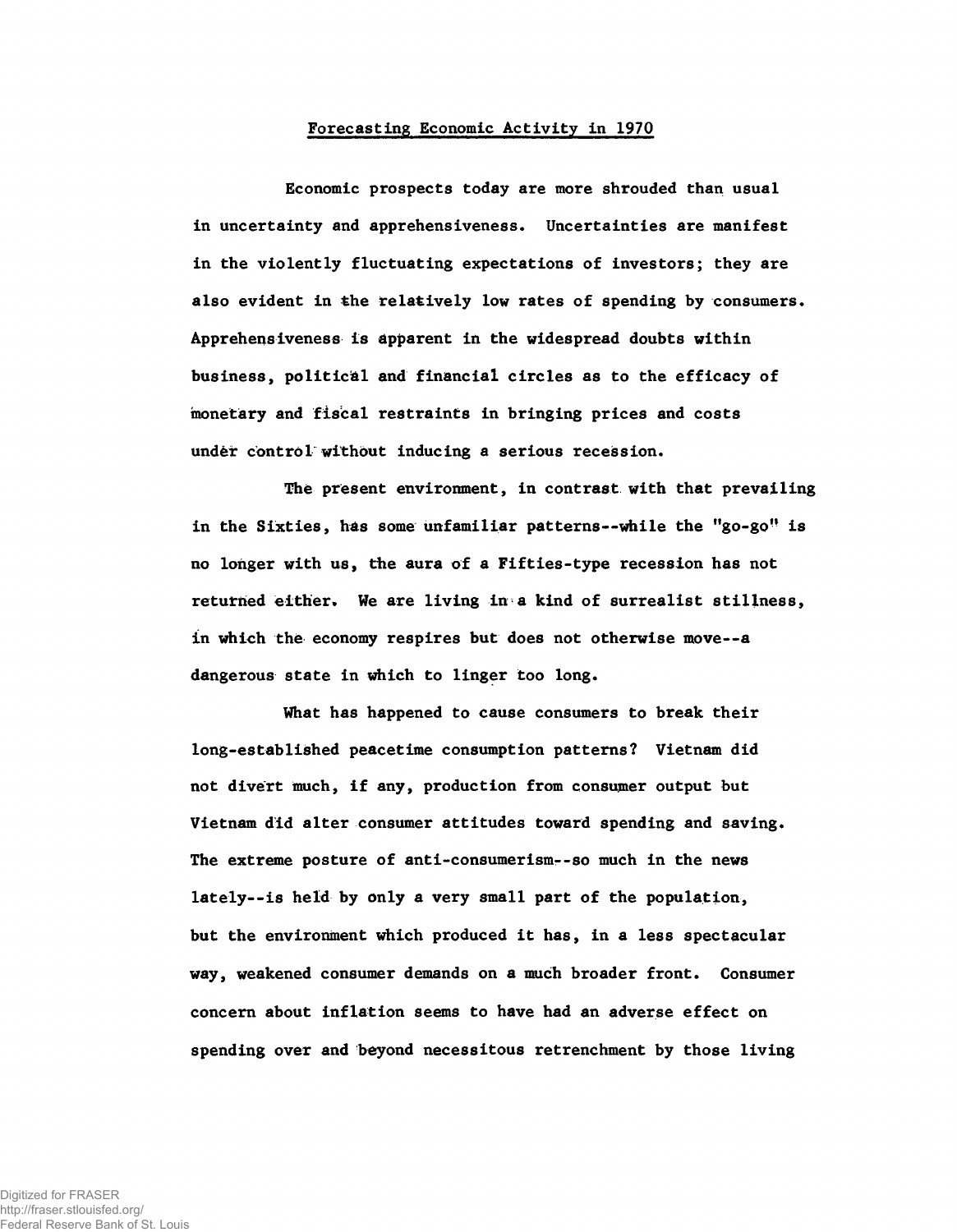on fixed incomes. Recently, concern about income prospects also appears to have brought about more conservative spending attitudes. Our youth have' shown no more inclination to spend freely than their elders. Disenchantment with the ultimate goals and the structure of society has not stimulated their consumption, either; neither their concern nor their protest appears in our calculation of the gross national product.

Attitudes generally have been buffeted by non-economic forces— the ups and downs in our progress toward disengagement in Vietnam, the tensions introduced by social and student unrest, and the uneasiness of so much questioning of our society's goals and the establishment's institutional arrangements for meeting them. One might epitomize the worrisome mix of economic and non-economic trends in the past few months by observing it's been a tough time for both ticker tape and girl watchers with plunging stock prices and hemlines.

Uncertainties of the type I have been mentioning, by altering the psychology and attitudes of consumers and investors, influence their spending and investment decisions. But since the underlying forces are essentially non-quantifiable, directly or through proxies, the timing, duration and magnitude of these influences are not readily incorporated into econometric models on which we have become dependent.

Dependence on the models is not misplaced. Their capacity for internal consistency, for bracketing the forecast

-2-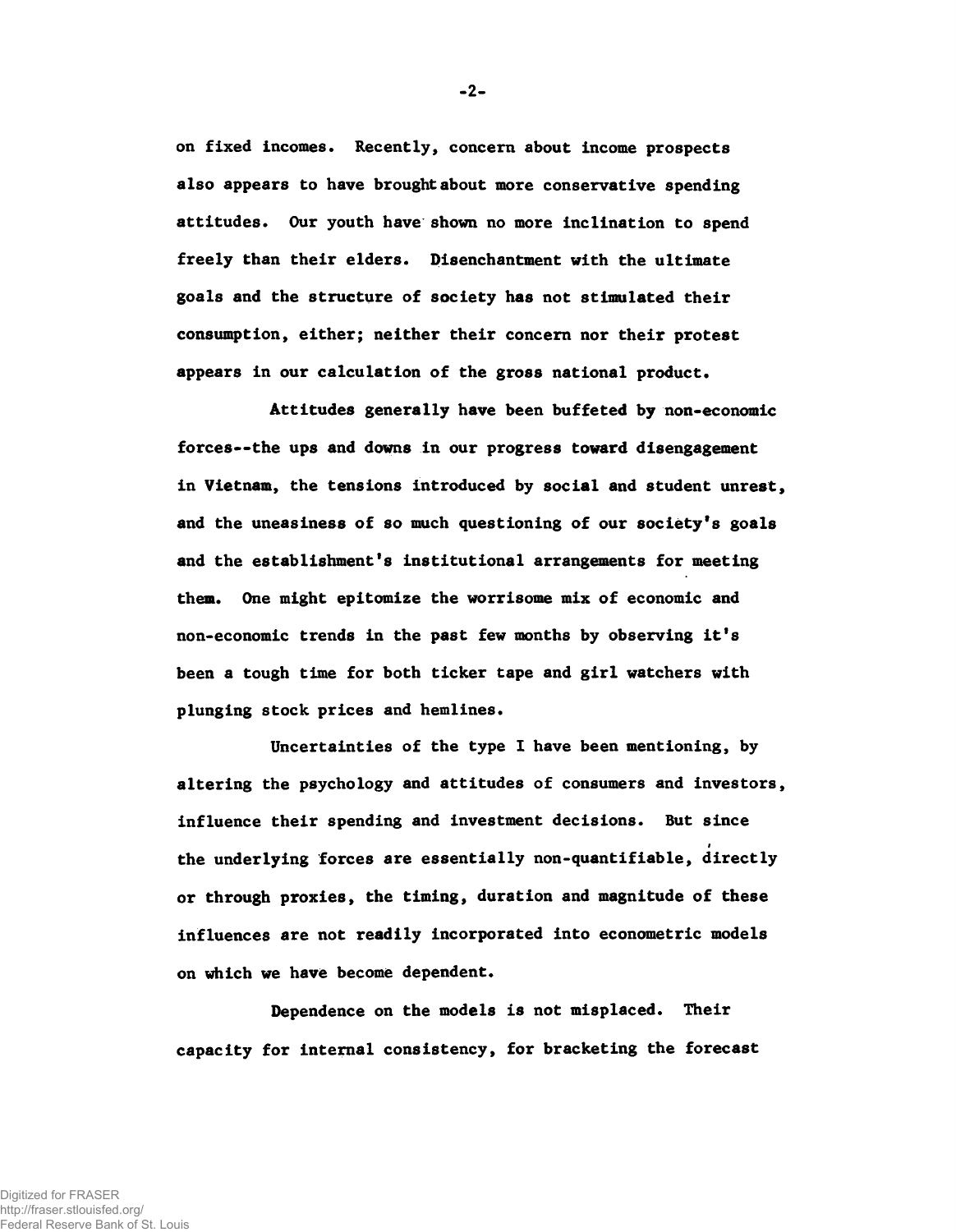range, for policy simulations, and for objectivity are invaluable aids to economic forecasters. Edward Gramlich, an econometrician on the Board's staff, put it well recently:

"Judgmental forecasts may be consistent in the sense that all identities add up correctly, but they are not always consistent in the economic sense that consumption patterns may not be consistent with inventory patterns, or that flow-of-funds projections imply interest rate patterns which are consistent with the patterns of final demand. Model forecasts, whatever their defects, insure this consistency automatically." Within, I would add, the range of past experience.

"Secondly, model forecasts can increase the mechanical advantage of judgmental forecasters. Rather than having to appraise major economic relationships and specific factors simultaneously, models can take care of the major economic relationships and allow judgmental forecasters to worry exclusively about specific developments. Thirdly, a close study of the residuals might itself be instructive because it acts as an early warning device in noting instances of structural change in economic relationships. Fourthly, models provide a technological advance in that once a forecaster has adjusted residuals to give reasonable predictions, he can at zero cost extend his forecast further into the future and alter policy variables to examine the

Digitized for FRASER http://fraser.stlouisfed.org/ Federal Reserve Bank of St. Louis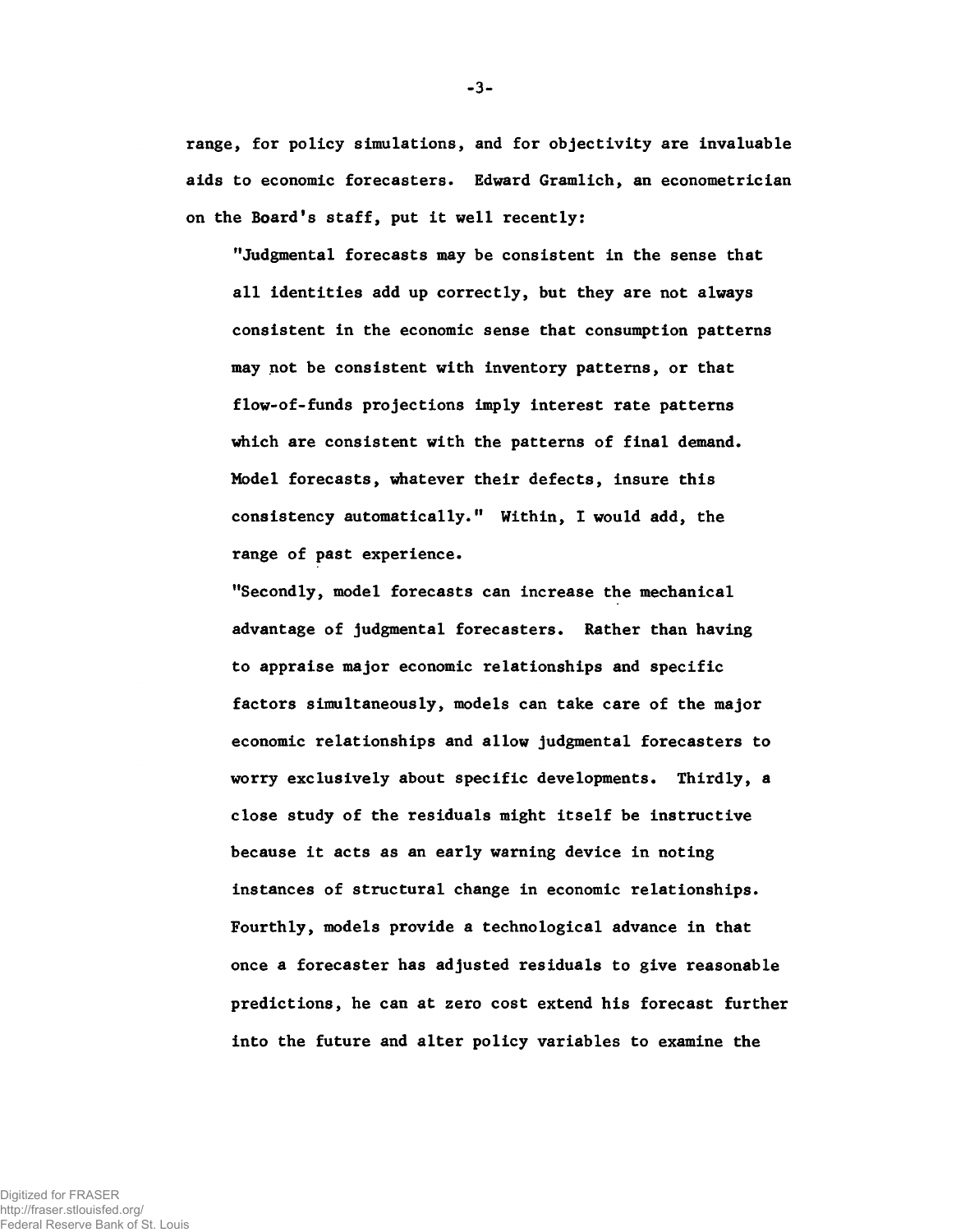effects of policy changes. And, finally, the model gives the forecaster an independent and completely honest check on his judgment."

Mr. Gramlich stresses the strengths of the econometric approach but the prestige of this technique can be misused. For example, there is some tendency for sorcerers' apprentices to use simplistic models to simulate nightmares for policy makers, by projecting intolerable levels of inflation or unemployment, or even both! In the hands of the master economist, models greatly extend insight and usefulness. A master does not hesitate to adjust judgmentally the model's workings and findings in light of known weaknesses or those that come to light, and he does not needlessly stir up policy makers.

In the current environment the greatest difficulty of the model user seems to me to be found in evaluating consumer demand, appraising the effect of the recent large decline in equity values .on consumer demand, housing, and business investment. Models in use are not adequately equipped to deal with the abnormally large changes that have occurred in financial asset values or with the historically unprecedented level of interest rates at which funds must be obtained.

Under the circumstances, I find it difficult to achieve a high degree of confidence of forecasts within the range of projections that are offered for GNP, real GNP, the unemployment ratio, the GNP deflator and other stripped down indicators of the economy's performance. No do I sleep much better at night knowing that the money supply in the first half of the year grew at the

Digitized for FRASER http://fraser.stlouisfed.org/ Federal Reserve Bank of St. Louis -4-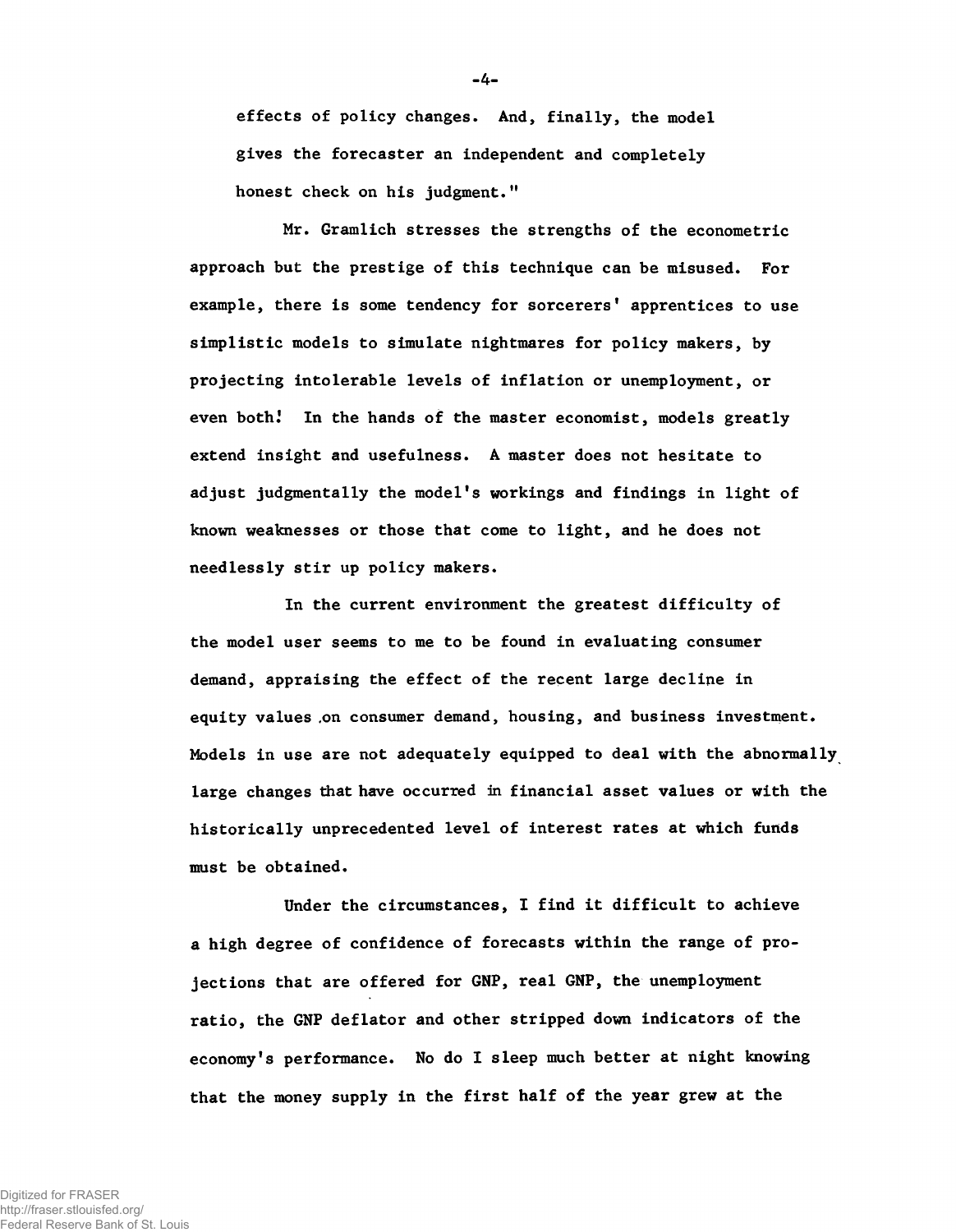magic rate of 4.0 per cent, since it may well be that demands for cash balances in a time of uncertainty changed by much more than this. But some people do.

Money supply watchers these days are almost as numerous as ticker tape and girl watchers. As a technique of business forecasting it supports a broad range of applications and devotees. It is simple enough for dilettantes and can be made complex enough for erudition or darkly obscure mysticism. And it can also be adapted to policy making or to second guessing the decisions of policy makers.

The basic difference between the econometrician and the money supply watcher is that the former seeks an explanation of the process by which changes in the various sectors of the economy occur. The money supply watcher, on the other hand, professes little or no interest in that process— it may be too complicated to unravel or it may simply be irrelevant to the purpose. The relationship of changes in money and changes in economic activity in the past demonstrates— the dogma goes- that with a lag, the changes in business activity will respond to changes in the rate of growth of money. But in this simplistic approach lies the danger that the past relationships may not hold, or that the sub-structure of the relationship will hide economically meaningful differences. Even if a change in current dollar GNP lags predictably behind money supply developments, for example, the share of the GNP that is real and the share that reflects price increases may well shift with economic attitudes.

-5-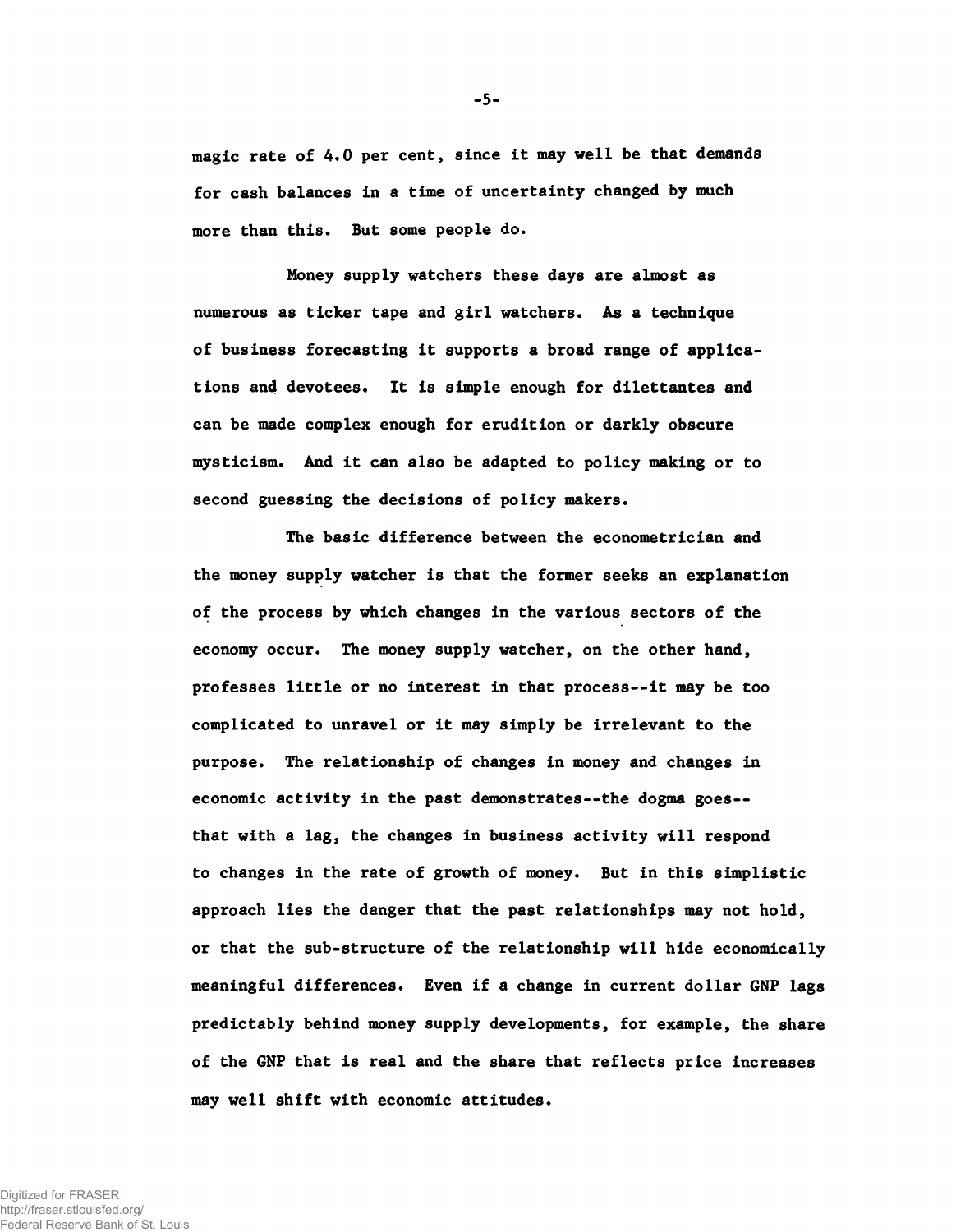While my preference is for econometric analysis of the more substantive variety, I fully agree that the relevance of monetary and credit aggregates as proxies, responders or generators must not be ignored. Monetary policy making is better for giving more attention to the monetary and credit aggregates. But without some theory of relationship between money, however defined, and the economy, confidence in a particular regression result tends to become an act of faith in light of the unlimited possibilities of alternative regression findings derived from alternate definitions of money, varying time periods of lag, and different paths through which the monetary influences may work themselves out in different economic circumstances.

Another limitation money supply watchers should bear in mind is that no single aggregate merits consistent allegiance as the economy's financial needs and practices change, or as bankings' share of credit flows change. This fact is well illustrated by the 1969-70 experience with the use of Regulation Q ceilings, constraints on repurchase agreements and other devices adopted by the Federal Reserve to limit if not sever bankings' connection with money and capital markets. These measures made M**2** and the credit proxy, in my opinion, inappropriate measures of monetary conditions. Their relevance, even with the adjustment of the proxy for Euro-dollar use, loan sales and the like, requires the assumption that limiting the impact of monetary restraint to the banking system while leaving funds to flow more

-6-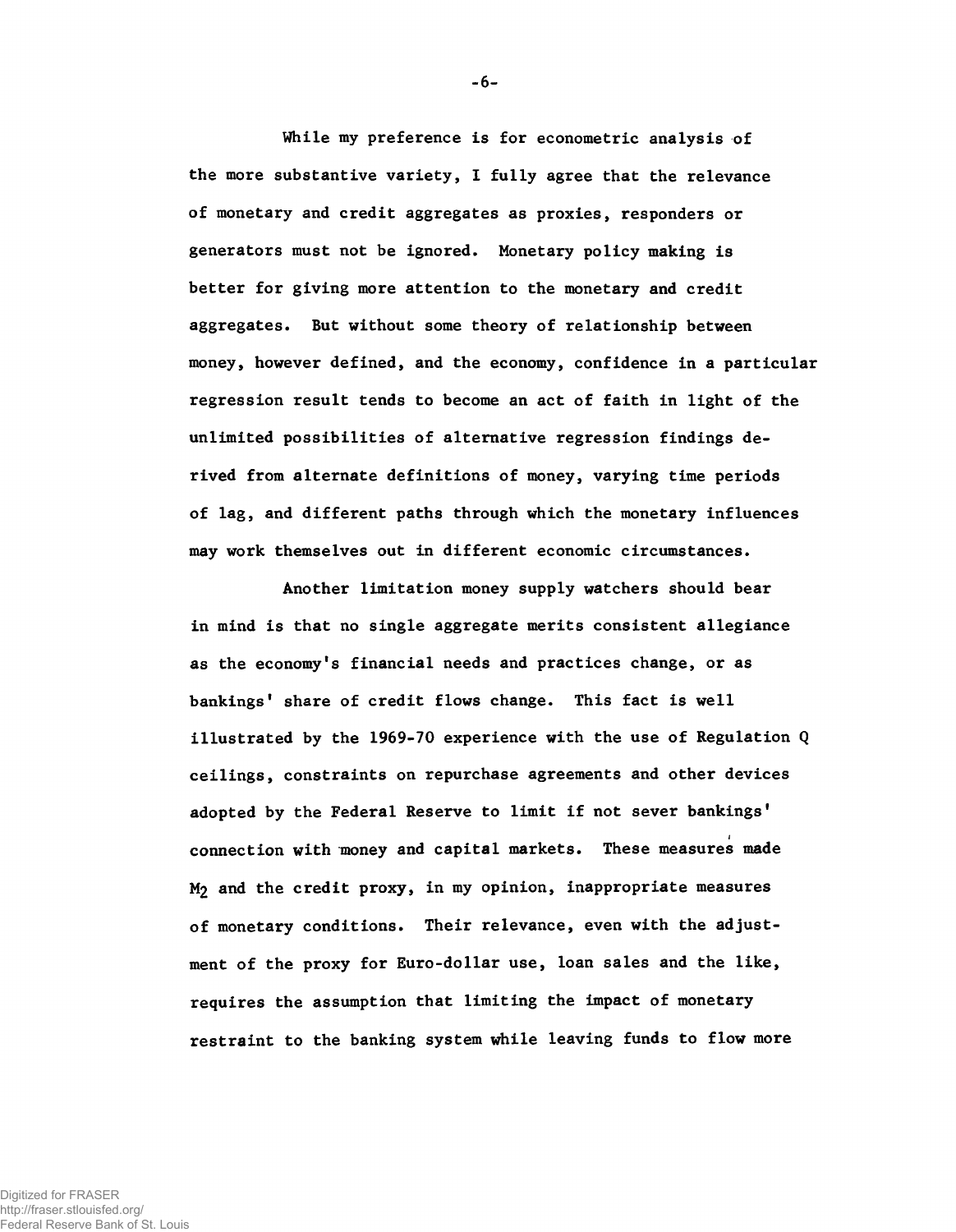freely in dircct credit market channels, somehow administers the monetary coup de grace. Bankings' share of the market declined dramatically during this period but because of extensive disintermediation comparable restraint was not applied to the economy as a whole. Most of the proponents of M¿ as a significant monetary variable discontinued reliance on it during the period in which banks were forced to limit their access to U. S. money markets.

Under those circumstances,  $M_1$  has recently been the focus of most money supply watchers. And it has put on quite a pyrotechnic display for them— particularly those who believe that a week or month of rapid rise or decline, measured in terms of annual rates of change, presages more of the same. To a significant degree these explosive changes have been due to imperfections in the basic statistics obtained in the course of estimating net 1PC demand deposits. But if this limitation had been overcome there still would have been an irregular growth in the money stock on a month-to-month basis and some money supply watchers would have been able to view developments with great alarm by peak-to-trough or trough-to-peak measurements. Considering the data problems and the System operational techniques money supply watchers would dc better to take another look before reaching a judgment they must shortly reverse.

-7-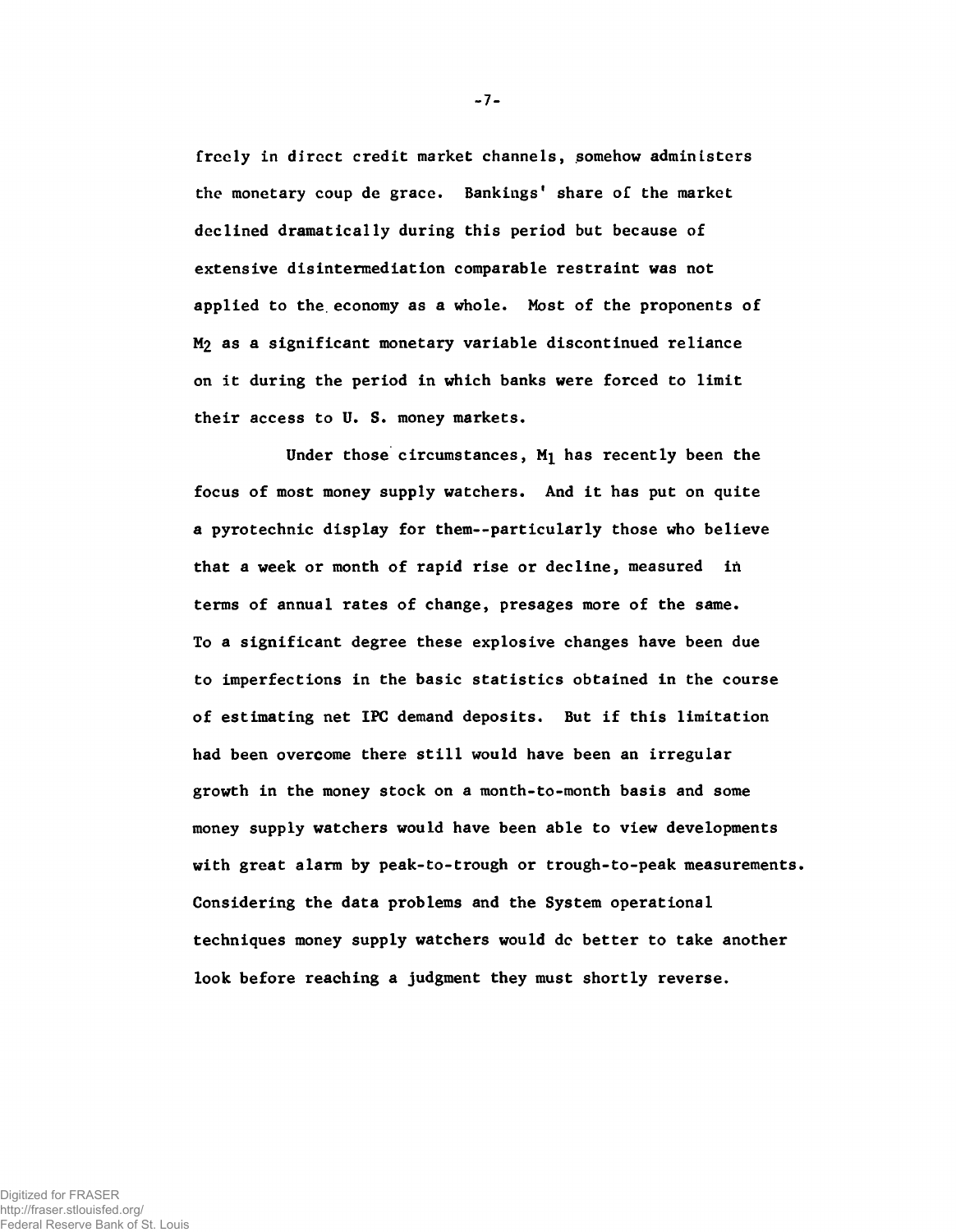In the record of the past 12 months the monetarist would--in my judgment--have had little to disturb him had he taken a longer look and a more discriminating one at the actual data:

|                   | Annual rates of change |           |
|-------------------|------------------------|-----------|
|                   | Monthly                | Quarterly |
| $1969 - - -$ July |                        |           |
|                   | 1.8                    |           |
| August            | $-1.8$                 | 0.0       |
| September         | $\cdot$ 0              |           |
| <b>October</b>    | $\cdot 6$              |           |
| November          | 1.2                    | 1.2       |
| December          | 1.8                    |           |
| $1970---January$  | 9.0                    |           |
| February          | $-10.7$                | 3.8       |
| March             | 13.2                   |           |
| April             | 10.7                   |           |
| May               | 3.5                    | 4.2p      |
| June              | 1.8                    |           |
| July              | 4.1p                   |           |
|                   |                        |           |

My judgment over the year as manifested in my voting record was that, with one exception, the money supply aggregates have been appropriate to actual conditions. In the late summer of 1969, however, monetary conditions were getting too tight as evidenced by the behavior of  $M_1$ , as well as by the further rise in long-term interest rates at a stage that was obviously very late in the cycle. A majority of the FOMC did not agree that these trends indicated further tightening and stated in the directive the intent to maintain "prevailing firm conditions in money and short-term credit markets." Governor Maisel and I were the only members of the Committee at the meetings of August 12 and September 9 to contempthat a "no change" directive in terms

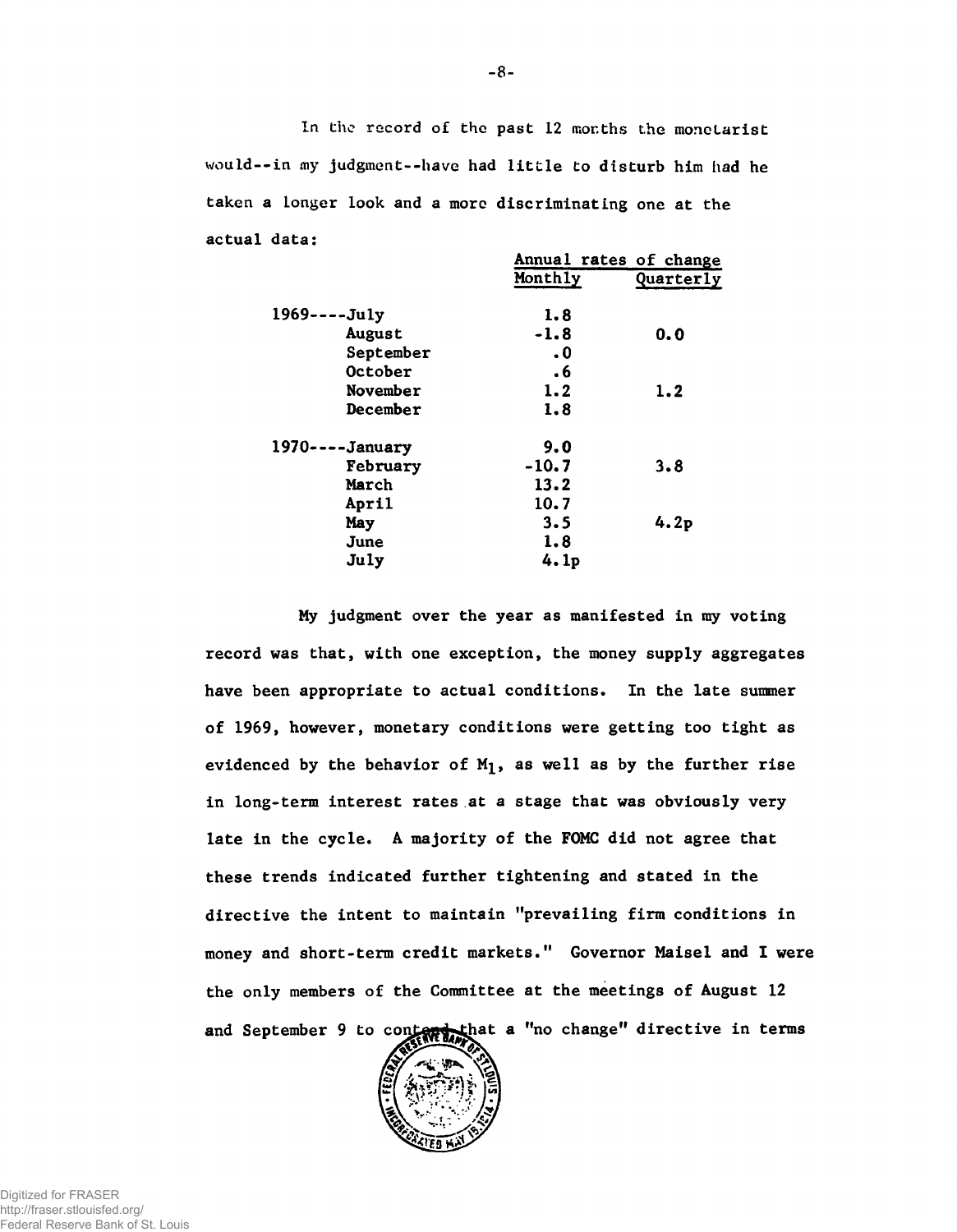of money market conditions would, in fact, be a tightening directive.

Short-run money supply trends in January, March and April of 1970 were not indicative of longer run  $M_1$  trends, as subsequent developments have indicated.

In recent weeks, liquidity stresses in the economy have been eased without any great change in  $M_1$  or its components. But there has been a great increase in intermediation at commercial banks and savings and loan associations. Large denomination CD's, freed of ceiling restraints in the important maturity ranges, rose about \$1 billion per week for five successive weeks. Total time and savings deposits at commercial banks rose at an estimated annual rate of 35 per cent in July and reintermediation, along with discount window accommodation, made funds available to banks who, in turn, accommodated those sectors of the economy under liquidity stresses.

In June-July some observers thought that liquidity demands of the economy would require large changes in Mi which, on the basis of some model projections, would lead to resurgence of inflation. It now appears that the liquidity crisis was not a problem of the economy as a whole but only of limited sectors. Nor do data available up to this time indicate much net effect on  $M_1$ . The most recent evidence of behavior of money holders shows them exhibiting a strong preference for the convenience, safety and liquidity of near monies— high quality, short-term securities or interest-bearing time deposits.

-9-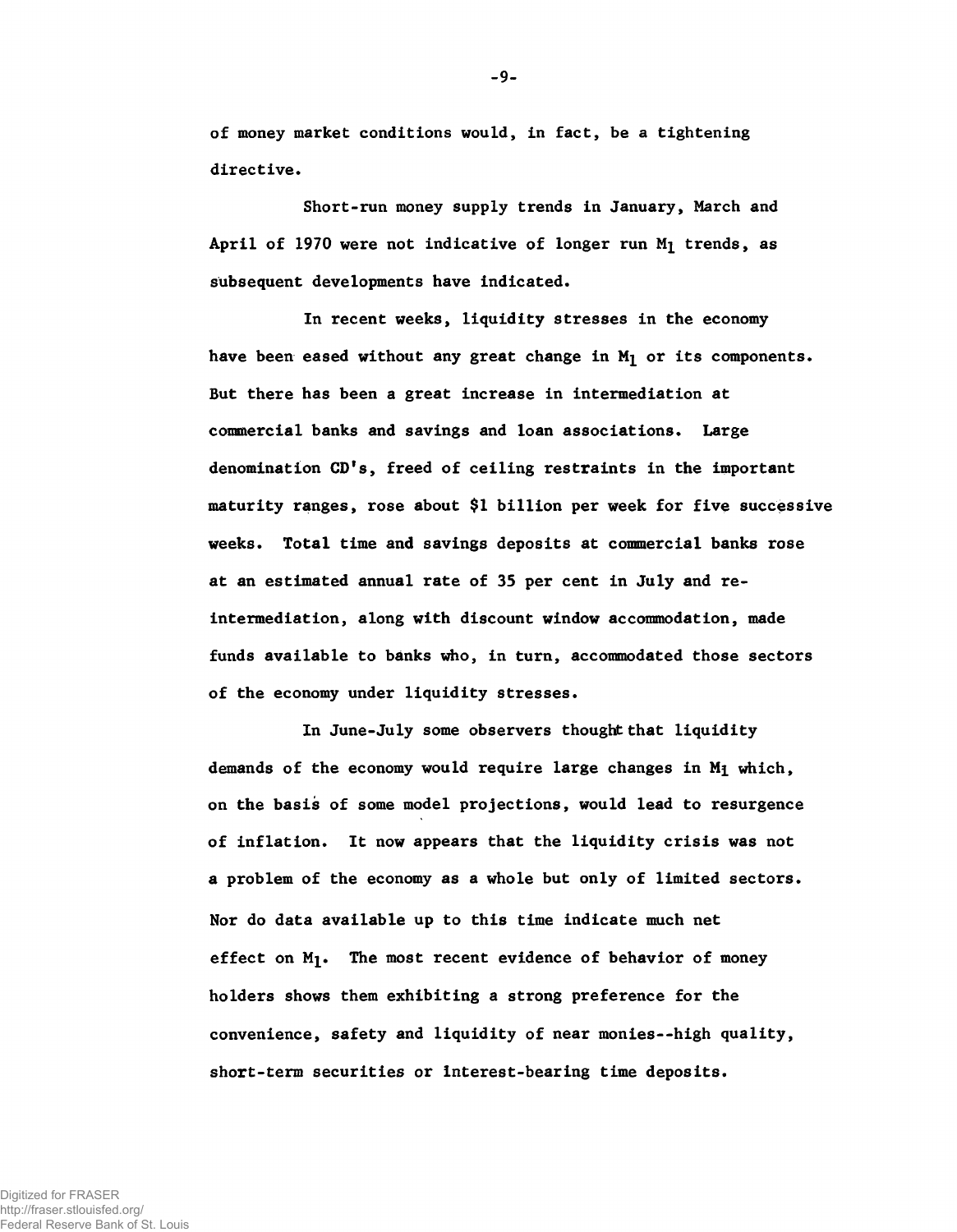These shifts seem to be at the expense of equity holdings, riskier investments and consumer expenditures.

The cooling-off process initiated by a combination of monetary policies nearly two years ago was described at the time as "gradualism." The gradualist approach was derided by some as ineffectual but, with some fortuitous assists, it has turned out to look pretty good. It has slowly but spectacularly altered economic expectations and business prospects. It has set in train a sequence of events which will, given still more time, bring inflation under control. It has uncovered weaknesses and abuses in credit practices and financial structures that are characteristic of an inflationary environment. These are now undergoing correction and modification, but in an orderly way and without aspects of cumulative over-reaction by lenders and investors.

The processes set in motion have yet to run their course in the effects on prices and costs. But the policy issues of the moment are not those of sustaining restraint until the last ripples of earlier inflationary programs and policies have died away. Rather, the issue is one of timing action to stimulate those sectors of the economy on whose activity we will be dependent for jobs and opportunities six to nine months hence. Since we have limited experience with the conjunction of a dramatic decline in wealth, a widening recognition of the continuing burden of high interest rates and an economy greatly concerned with

-10-